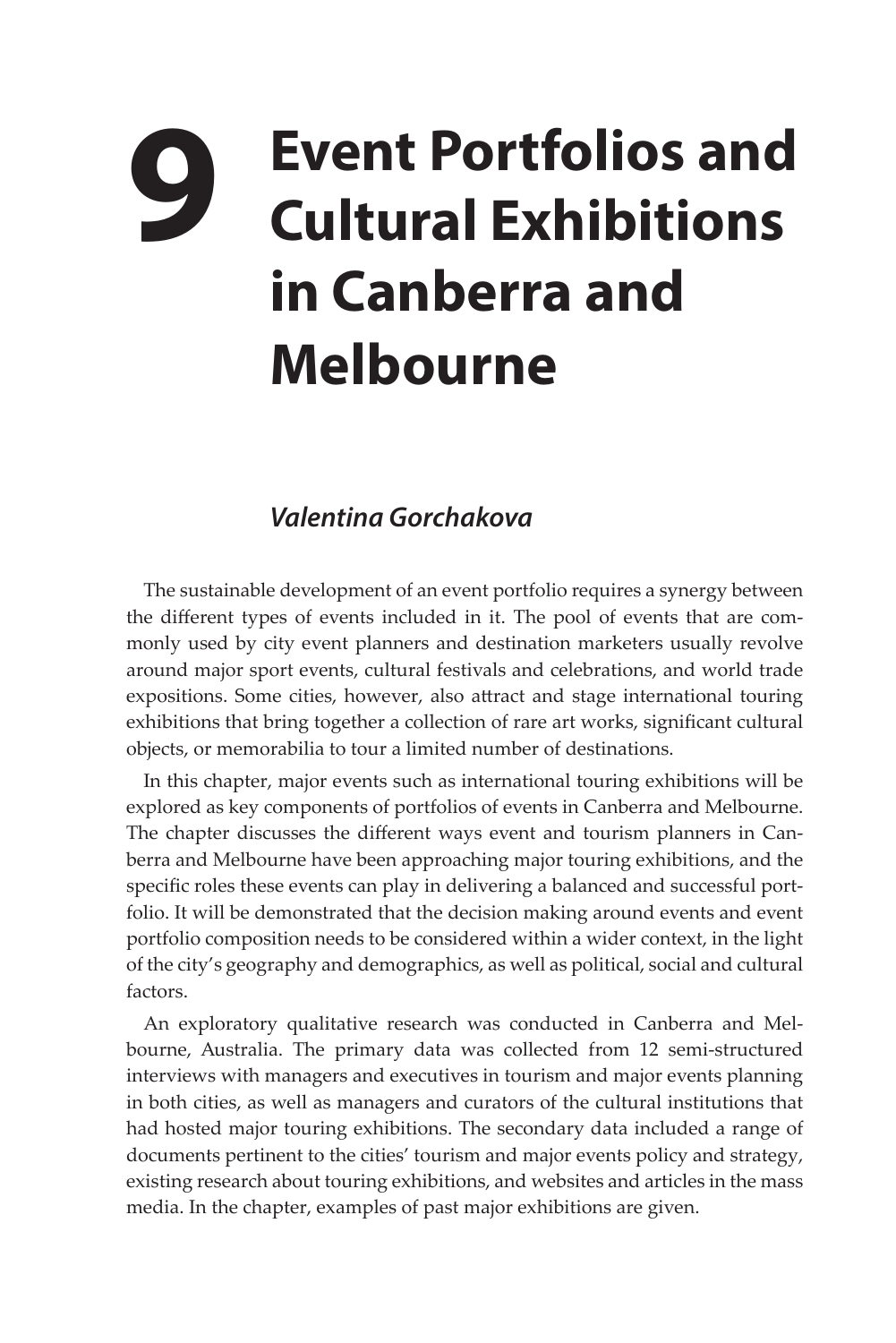## **Major touring international exhibitions**

Major touring exhibitions, often referred to as 'major international exhibitions' or 'blockbuster exhibitions', represent collections of art works and objects that are brought together under a specific topic or theme to travel outside of their place of permanent exhibition. These exhibitions have been hosted by many cultural institutions around the world but have not often been discussed in the events literature. The nature of major international exhibitions, however, is one of a special event (Gorchakova, 2017) – they are hosted for a limited period of time, attract tourists, raise awareness of the host city, offer a social experience and are out of the ordinary occurrences (Jago & Shaw, 1998). These events can play an important role in tourism both in the short- and long-term perspectives. As a 'must-see' attraction, they draw significant number of visitors over a relatively short period of time and can contribute to the host city's image and profile, and enhance the events portfolio of a city.

A portfolio of events can help in the achievement of synergy between otherwise unrelated events and in leveraging their benefits (Costa & Ziakas, 2011). It can also foster collaboration within a network of stakeholders and sustain the outcomes of events that singly may be short-term or ephemeral (Ziakas, 2014). Event portfolios cannot be considered outside of the wider socio-economic, political and geographical contexts of the cities where they are being developed. In fact, these considerations play an important role in the decision-making of destination marketers and major events planners, and eventually affect the composition of portfolios of major events – as will be shown in the next section: An overview of the city contexts.

There are, however, other effects on the major events portfolio in a city. These effects, which include variety, orientation, seasonality and uniqueness, are discussed further in the chapter, with examples drawn from Canberra and Melbourne where major touring exhibitions have been hosted over a number of years as part of those cities' event portfolios.

## **An overview of the city contexts**

Australian Capital Territory (ACT) is located within the state of New South Wales, and is a self-governing internal territory in Australia. Canberra is located in this territory and is its urban centre. Canberra has been the capital city of Australia since 1913. The [Australian Capital Territory Legislative Assembly](https://en.wikipedia.org/wiki/Australian_Capital_Territory_Legislative_Assembly) acts as both a [city council](https://en.wikipedia.org/wiki/City_council) and territory government. The choice of a place for the capital was defined by a dispute over this role between Melbourne (the capital of the Victoria state) and Sydney (the capital of the New South Wales state). A consensus was reached, and the capital was built in New South Wales, 170 miles (280 km) away from Sydney, and 410 miles (660 km) away from Melbourne.